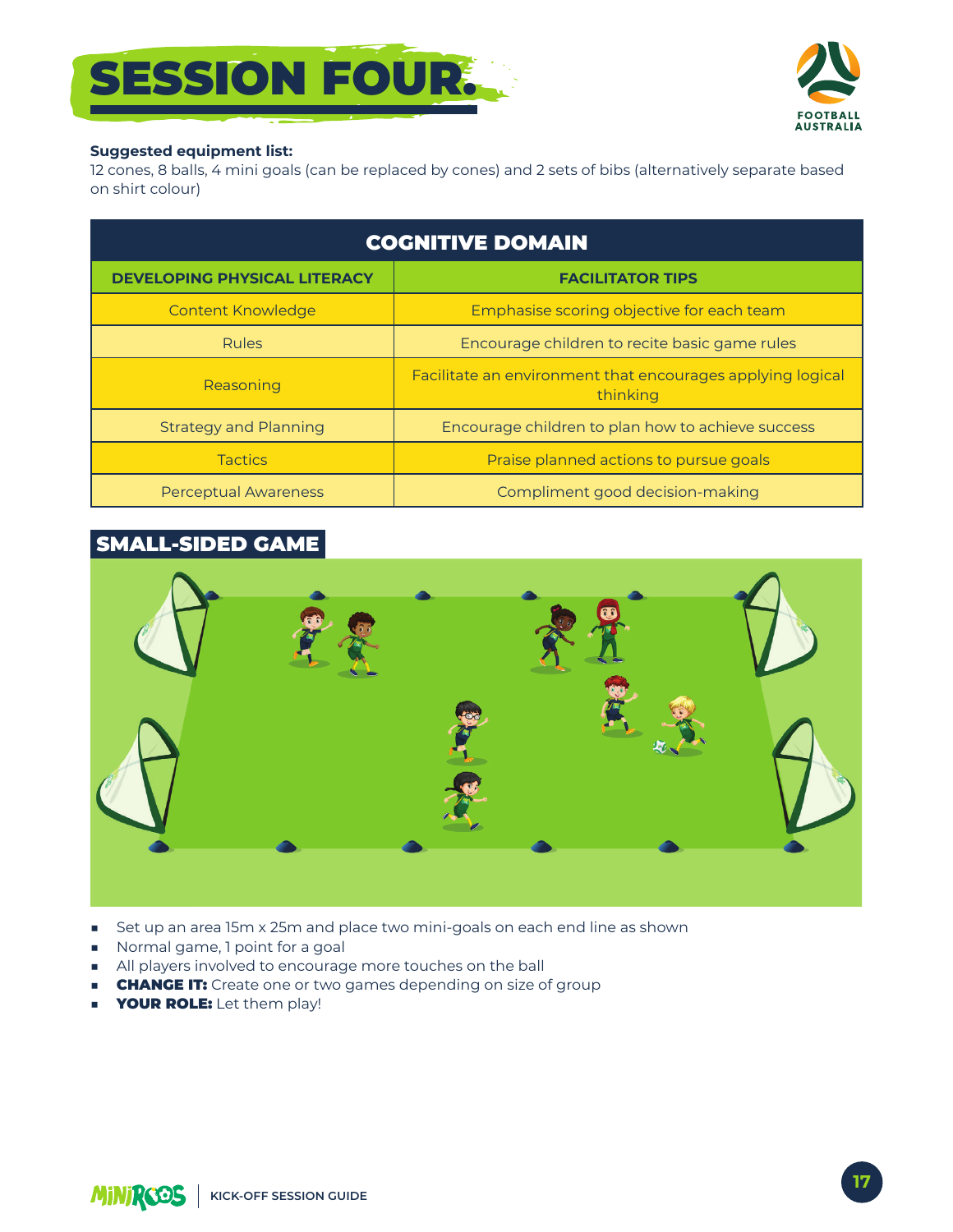# **SESSION FOUR.**



#### **FUN FOOTBALL GAME: FOOTBALL RUSH**



- Attackers have a ball each and attempt to run from one end-zone to reach the opposite end-zone ٠
- Defenders try to win the ball off attackers and score in the goal at the end attackers have run from. If successful, they switch with the player they won the ball off to become an attacker
- Once all attackers have reached the opposite end-zone, players run with the ball the other way
- **CHANGE IT:** Make it multi-directional (e.g. players run with the ball in both directions)

### **SMALL-SIDED GAME (WITH VARIATION)**



- Set up an area 15m x 25m and place two mini-goals on each end line as shown
- Normal game, I point for a goal
- **VARIATION:** A goal is worth 3 points if team scores in other goal (e.g. first scores in right goal then left)
- **CHANGE IT:** Create one or two games depending on size of group
- **YOUR ROLE:** Encourage children to look for width and create space. Praise desired actions (e.g. scoring a goal, running with the ball) without stopping the game